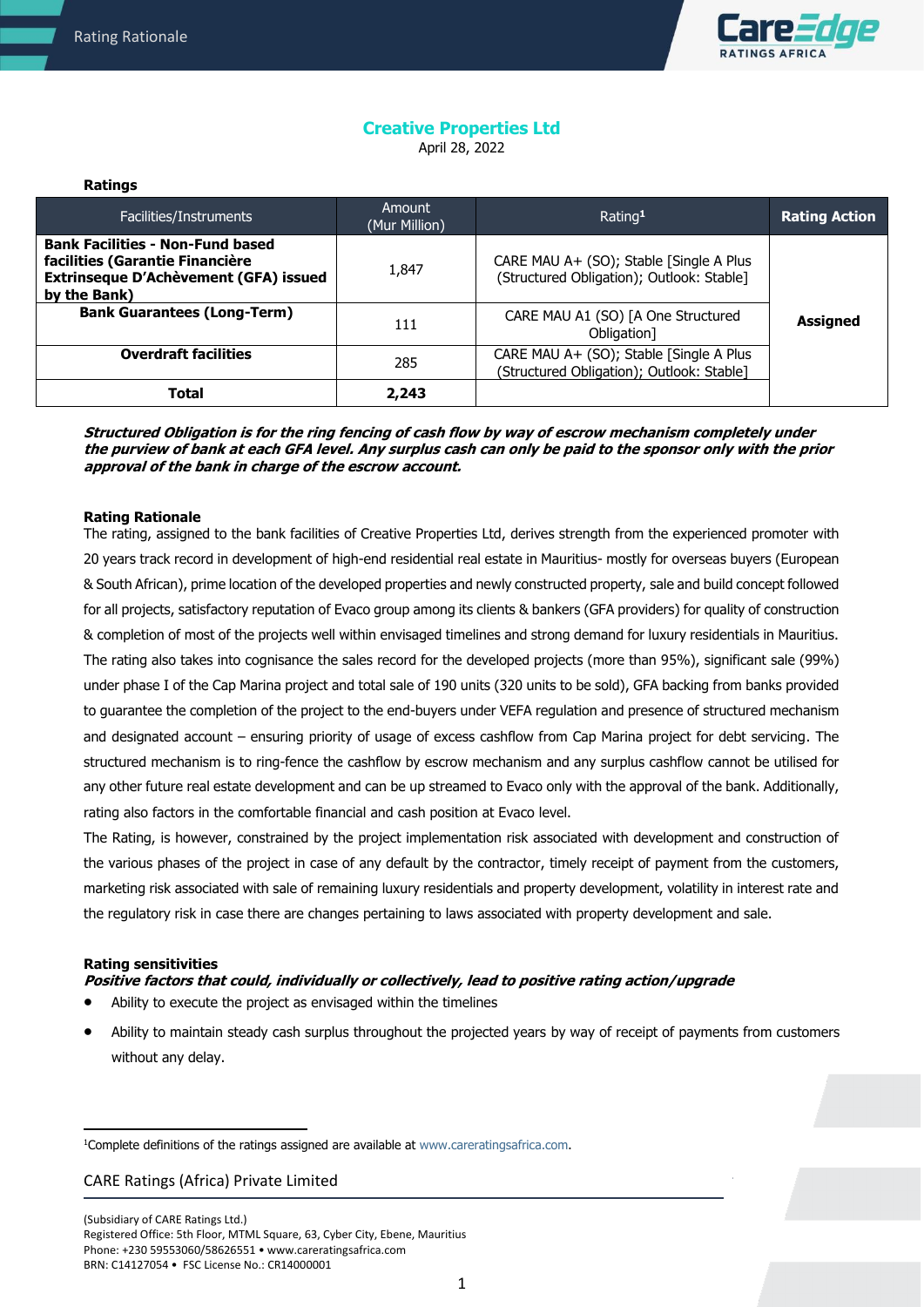

# **Negative factors that could, individually or collectively, lead to negative rating action/downgrade**

- Delay in construction of the villas at Cap Marina thus delay in receipt of sale proceeds.
- Significant increase in construction costs and inability to absorb the cost which may lead to delay in execution.

### **Background of the Company**

Incorporated on May 11, 2015, Creative Properties Ltd is a 100% subsidiary of Evaco Ltd (''Evaco'' - rated CARE MAU A- (SO); Stable) and the owner of the land at Cap Malheureux. It also acts as the property developer for the Cap Marina project.

Evaco Ltd (incorporated on April 3, 2002) emerged from a real estate development company to a holding and investment entity. It is a 100% subsidiary of Société A. Mayer which is fully owned by Mr. Arnaud Mayer, the founder, and Chairman of Evaco Group. Evaco acts as a group corporate executive office with its global head offices located in Mauritius. It is a public limited liability company, and its principal activities consist of property and real estate development, construction, manufacturing, and hospitality & leisure. As of December 31, 2021, Evaco Group has developed real estate projects on a total area of 431,000 sqm. With over 20 years of experience, Evaco group is recognized as one of the key players in important sectors of the economy.

### **Evaco's four main fundamental competency clusters include:**

- 1. **Evaco Property – Property Development & Real Estate** This cluster is responsible for development of real estate projects from inception to realisation.
- 2. **Evaco Solutions – Consulting & Corporate Services** This cluster provides personalised services such as company incorporation services, corporate services, business support services, consulting services and relocation assistance to new investors and residents in Mauritius. The entities under Evaco solutions are Stantons, Mereo, Evaco Marketing and Evaco Corporate Services.
- 3. **Evaco Creations – Engineering, Construction, Manufacturing and Design** This cluster looks at the optimisation of various aspects associated with building design, material supply and construction. The main subsidiaries under this cluster are FairStone, FineLine Contracting and I.D.E.A.
- 4. **Evaco Escapes – Leisure & entertainment** This cluster provides entertainment and leisure services. It consists of a Beach Club – La Plage / Ko Tao and Intense Experience. Its subsidiary: Evaco Beach Club Limited trades as 'La Plage'. It comprises of a beach-side restaurant in Trou-aux Biches. Intense Experience provides tailormade itineraries to Rodrigues, Reunion, St Brandon, and Mauritius.

### **CREDIT RISK ASSESSMENT**

## **Long track record of Evaco group & experienced promoters**

Evaco is among the better performing real estate groups in Mauritius. Evaco Ltd. was formed in April 2002 by Mr. Arnaud Mayer (current Chairman of the group). He is a first-generation entrepreneur with focus on the real estate sector. Over the last 20 years, Mr. Mayer has developed more than 10 residential & commercial real estate projects (Sale & build model) on a total area of 431,000 sqm in North of Mauritius.

Evaco buys land from local owners and develops high end residential projects under GoM approved schemes - Integrated Resort Scheme (IRS), the Real Estate Scheme (RES), the Property Development Scheme (PDS) mainly for foreigners and expats. The company's residential projects have gained popularity among the South African and European (mainly French) property buyers.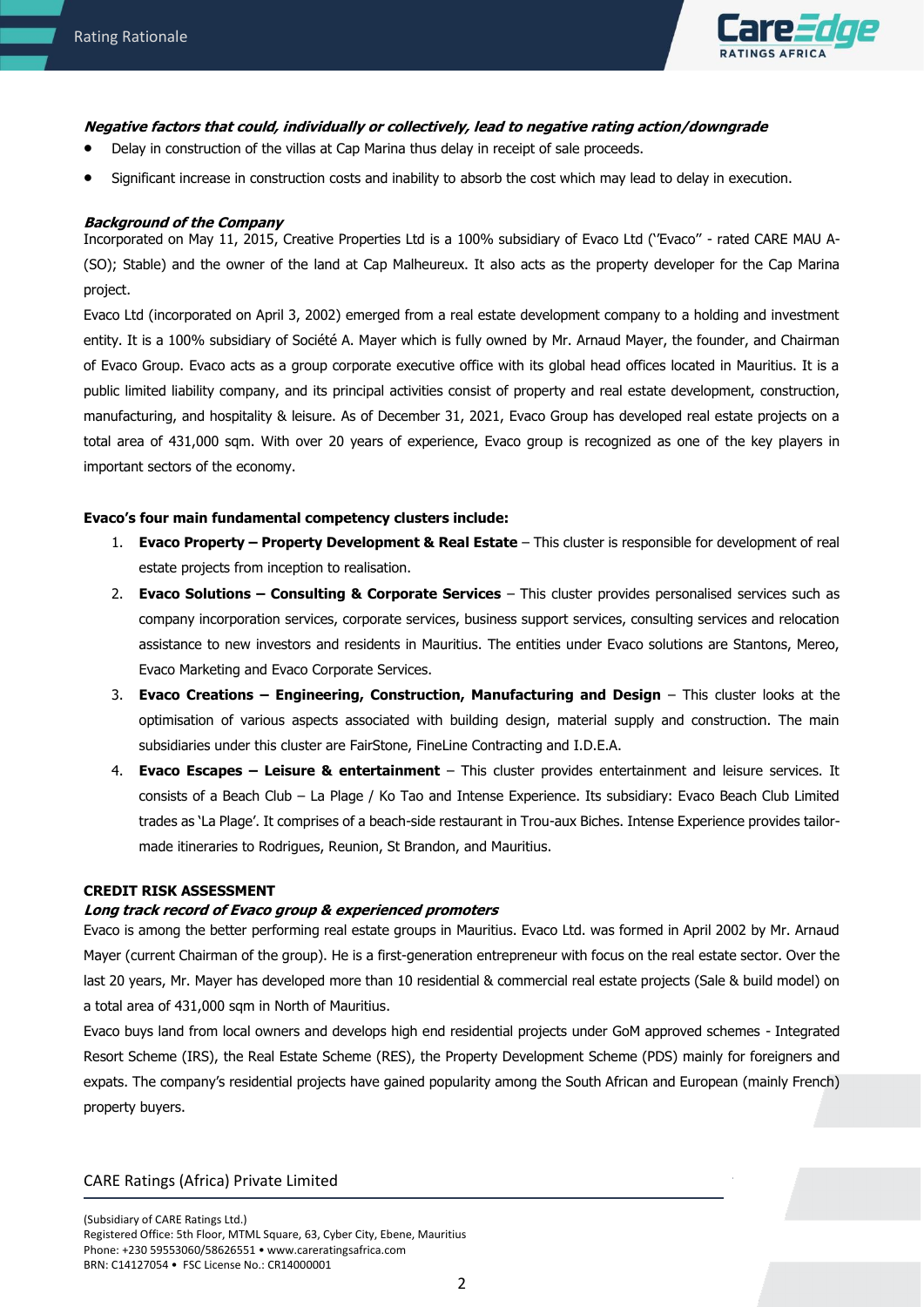

Over the period to achieve cost efficiency, Mr. Mayer has integrated the operations of Evaco Ltd by creating construction materials manufacturing company (engaged in manufacturing of blocks, concrete, fittings & furniture's, etc with experienced engineers from Europe and Mauritius) and consultancy company (sales team including executives from Europe and legal and finance team). Evaco also manages a beach club restaurant in the North, which is also very popular among the owners of residential properties, tourists, and expats.

## **Financial Guarantee backing from banks under VEFA regulation**

As per GoM Regulation, all residential developments under PDS Schemes (targeted for international clients) should be under VEFA Regulation (Vente en État Futur d'Achèvement) – governed by Civil Law of Mauritius and requires a Financial Completion Guarantee (GFA) from a reputed Bank. A GFA is a financial guarantee given by a financial institution such as bank or insurance company to ensure the buyer that the property he bought off plan will be built and delivered even in the event the developer defaults. In other words, the Bank or the Insurance Company guarantees the full completion of the project should, for any reason, the developer fails to do so and is not able to complete construction.

Banks provide GFA only when the developer has achieved breakeven of the project cost and after analysing past track record of the promoter and group's popularity among the international clients. As per the GFA regulations, GFA providing Bank will create a Designated Account, where in the sale proceeds from that development phase will be deposited in that Designated Account. Bank will monitor the expenses and will release the payments in line with the expenses schedule submitted by the developer and on receipt of bills from the contractors. If the bank is not satisfied with the progress of work, they will not release any payment. If the development is also not in line with the plan committed by the developer, the bank will step in, take charge of the project, complete the project, and then hand over the same to the buyer.

#### **Successful track record of sales & timely delivery of past developments**

Over the past 20 years, Evaco Group has acquired several plots of land in the North of Mauritius and has built several residential projects including Oasis, Les Villas Athena, Domaine des Alizees, Clos du Littoral and Grand Baie Business Park. These projects are developed on the 'Sell and Build' concept whereby the projects are marketed to the public and once the prospective buyer shows interest to purchase and upon receipt of an initial payment, the developer starts construction in phases.

Evaco receives 15% of the payment on reservation, 15% on signature of contract, 5% of the payment on completion of foundation, 35% on completion of building structure, 10% on completion of plastering, 10% on completion of internal painting and tiling, 5% on completion of works and 5% on submission of key.

| <b>Project</b>                 | <b>Completion Date</b> | No. of units | Units sold | Area (sqm) |
|--------------------------------|------------------------|--------------|------------|------------|
| Oasis                          | 2004                   | 51           | 51         | n/a        |
| Les Villas Athena              | 2011                   | 37           | 37         | 12,000     |
| Le Domaine des Alizees         | 2013                   | 90 apart     |            | 7,175      |
| Le Clos du Littoral (Phase I)  | 2016                   | 63 villas    | 63         | 50,652     |
| Le Clos du Littoral (Phase II) | 2021                   | 93 villas    | 90         | 76,163     |

#### **Sales track record of completed projects**

## **Prime location of existing & newly constructed properties**

All the projects have been developed around **Grand Baie** (situated in North of Mauritius) - popular residential area for South Africans and Europeans. The luxury apartments and villas are mostly sought after by European tourists or expats who prefer the coastal regions. Grand-Baie is a tourist hotspot with a number of beach restaurants, clubs, hotels, and two shopping malls (Grand Baie La Croisette and Super U Grand Baie). Healthcare and educational institutions are within easy reach as well as a wide range of sports activities with numerous fitness clubs. Public transportation is also a reliable mean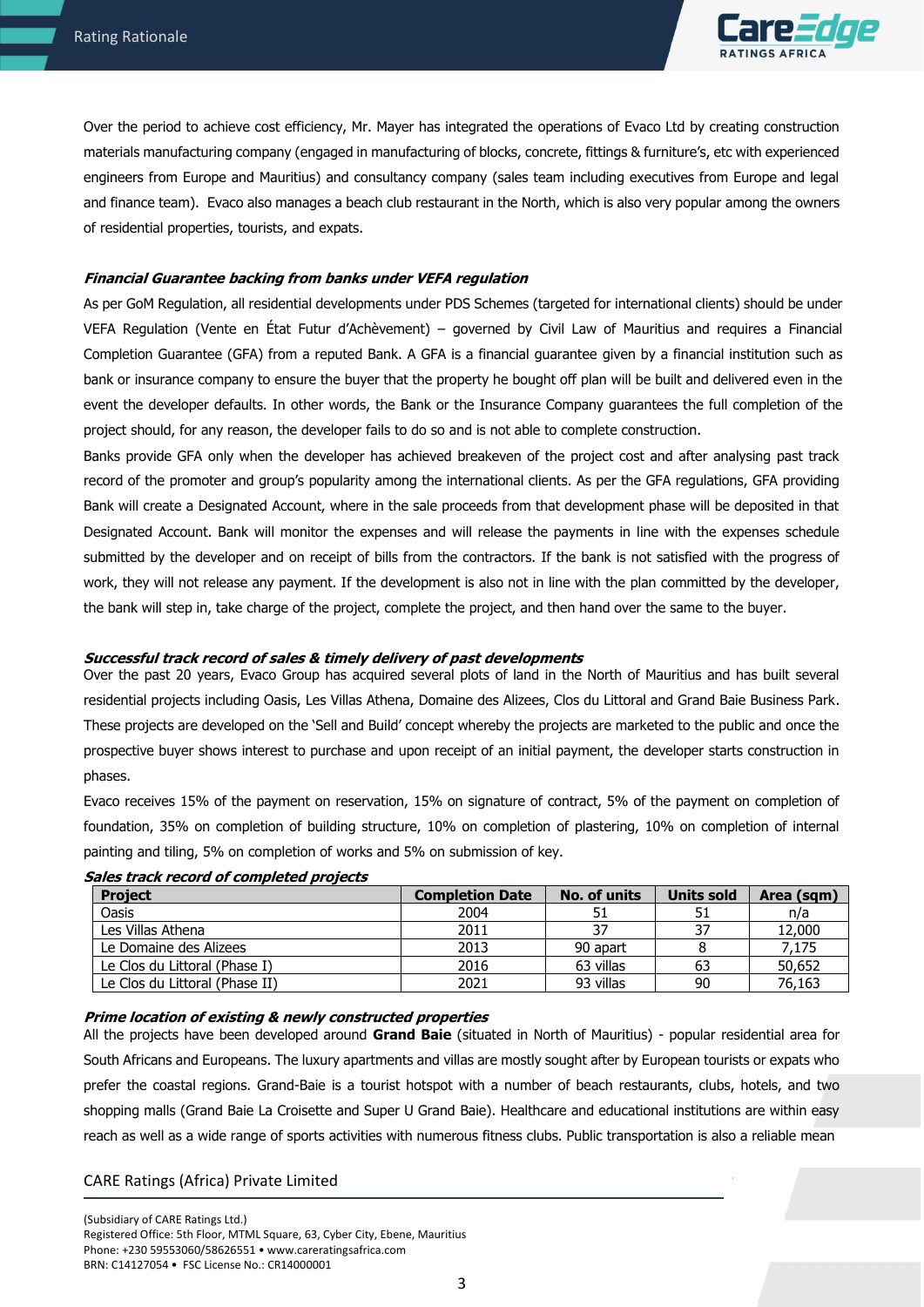

to commute within the village of Grand Baie. Cap Marina is located in **Cap Malheureux** which is well-known for the iconic church with red roof and stunning views of the Coin de Mire islet. It is considered to be one of the most beautiful villages of the North of Mauritius which stands around ten minutes from Grand Bay.

#### **Background of the Cap Marina Project and status of the project**

Cap Marina is the only real estate (residential) project currently being developed by Evaco Group in the village of Cap Malheureux (North of Mauritius near Grand Baie). The project comprises of construction of high-end residential villas, duplexes, and apartments under the Property-Development-Scheme (PDS) of Govt. of Mauritius (GoM) for selling to foreigners & expats (primarily South Africans and Europeans) and development of 21 Villas for the locals (MUR 15-17 million per unit) outside the PDS Scheme.

This high-end residential project stretches on an area of more than 22 hectares and has been designed to reflect modern architecture in an environmentally friendly surrounding. The project consists of 320 luxury residential units all surrounded with green parks with over 180,000 various plants and a freshwater canal which will run on 2 kilometres through the Cap Marina residential village. The residents can move from one place to another in kayaks using the canal. Additionally, Cap Marina will have onsite, a beach lounge, restaurants, swimming pool, roof top bar, gymnasium, kids' club, spa, grocery store, pharmacy, bakery, a shell museum, and shops. The residents can also benefit from the direct access to the main beach of Cap Malheureux.



The project is being built in two phases and there will be a variety of villas, duplexes and apartments targeting young people to senior citizens, both locals and foreigners. The residential units are priced between MUR 10 million to MUR 240 million. Development of residential units under PDS scheme is as under:

- I. 241 high-end residential villas (Euro 350,000 Euro 480,000 per unit)
- II. 79 apartments (MUR 6-10 million per unit)

The entire Cap Marina project is on "Sale and Build" model. The company has purchased the land in Cap Malheureux in 2016 and has only started development of the project in 2021 after achieving breakeven sales. As on March 2022, out of 320 villas to be sold (detailed in Business Risk Analysis), Evaco has signed Agreement for 190 villas and has received part payments (5%-15%) for such sale.

Since the project is being developed under the PDS Schemes (targeted for international clients), it requires a GFA from a reputed bank as per the VEFA Regulation. Banks provide GFA only when the developer has achieved breakeven of the project cost and after analysing past track record of the promoter and group's popularity among the international clients. Evaco is developing Cap Marina project in various phases and some of this phase has already achieved more than breakeven sales and has received GFA from different banks. **Status of these projects:**

|                                     | <b>GFA from Bank</b> | No of units | <b>Units already sold</b> | <b>Project Execution Stage</b>   |  |  |
|-------------------------------------|----------------------|-------------|---------------------------|----------------------------------|--|--|
| <b>Phase I (Under construction)</b> |                      |             |                           |                                  |  |  |
| PDS1                                | Under GFA            | 24          | 23                        | <b>Commenced Construction</b>    |  |  |
| PDS2 (Phase 1)                      | Under GFA            |             |                           | <b>Commenced Construction</b>    |  |  |
| Secret (Phase B)                    | Under GFA            | 20          | 20                        | <b>Commenced Construction</b>    |  |  |
| Bayview                             | Under GFA            | 50          | 50                        | <b>Commenced Construction</b>    |  |  |
| Marina (Phase 1)                    | Under GFA            | q           |                           | Signature scheduled mid-May/June |  |  |
| Harmony                             | <b>Under GFA</b>     | 25          | 20                        | <b>Commenced Construction</b>    |  |  |

## CARE Ratings (Africa) Private Limited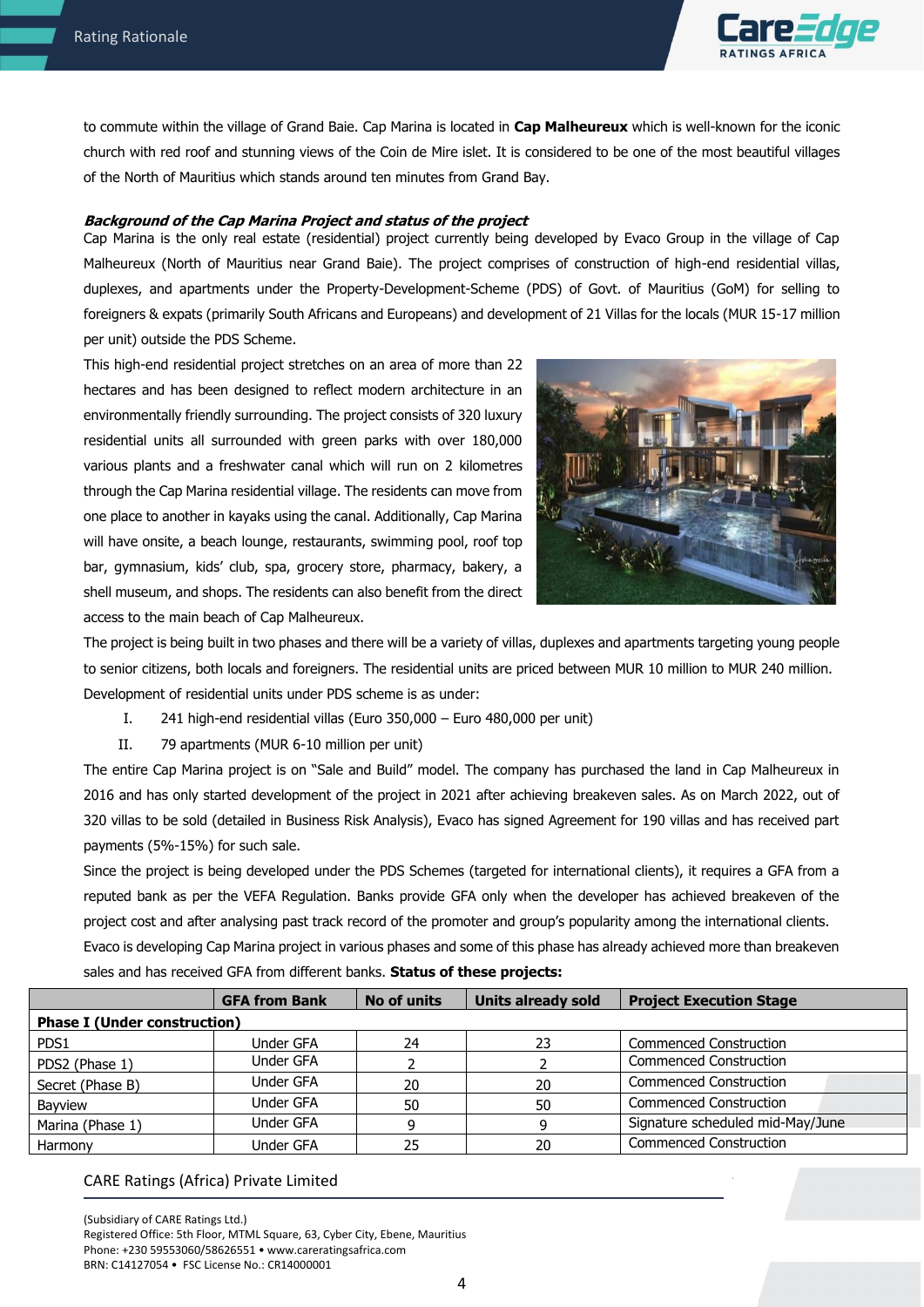

| Local                                          | No GFA required | 21  | 21  | <b>Commenced Construction</b>           |
|------------------------------------------------|-----------------|-----|-----|-----------------------------------------|
| <b>Under Construction</b>                      |                 | 151 | 145 |                                         |
| <b>Phase II (Construction yet to commence)</b> |                 |     |     |                                         |
| La Terrasse                                    |                 | 79  | 34  | Construction to commence between April- |
| Secret (Phase C)                               |                 | 17  |     | September 2022 after achieving break    |
| Villas du Parc                                 |                 | 23  |     | even and signature of Title deeds       |
| PDS <sub>2</sub>                               |                 |     |     |                                         |
| Marina                                         |                 | 47  |     |                                         |
| Yet to be launched                             |                 | 169 | 45  |                                         |
| <b>Total units to be sold</b>                  |                 | 320 | 190 |                                         |

Construction of the Phase I has commenced in FY21, and it is expected to be completed by FY23-25. Till March 2022, Evaco Group has sold 190 units out of which title deed has been signed for 70 units and reservation contract has been signed for 120 units. Sale of another 19 units is in progress from foreigners who will be coming to Mauritius to conclude the sale

As per the management, on a comparison for all the projects, Cap Marina has received more interests and sales over a period of 24 months as compared to the other projects.



Evaco is in discussion with banks for GFA for the balance phases. Signature with the buyer and construction of these villas will start only after securing GFA from Bank.

|                                              |             | PDS <sub>2</sub> | <b>SECRET</b> |                | <b>Marina</b>            |  |
|----------------------------------------------|-------------|------------------|---------------|----------------|--------------------------|--|
| <b>Projects (MUR million)</b>                | PDS1        | (Phase 1)        | (Phase B)     | <b>BAYVIEW</b> | (Phase 1)                |  |
|                                              | <b>MUR</b>  |                  |               |                |                          |  |
| <b>Total cost of project</b>                 | 691,430,220 | 259,974,294      | 323,541,633   | 672,268,788    | 624,398,854              |  |
| Cost incurred as on March 31, 2022           | 168,059,754 |                  | 108,318,393   | 123,345,571    |                          |  |
| % Of cost incurred out of total project cost | 24%         |                  | 33%           | 18%            |                          |  |
| <b>Means of finance</b>                      |             |                  |               |                |                          |  |
| Equity                                       |             |                  | 7,000,000     |                |                          |  |
| Debt                                         | 70,000,000  | -                | 60,000,000    | 40,000,000     | $\overline{\phantom{0}}$ |  |
| Advances from sale of villas                 | 98,464,496  | ٠                | 41,332,753    | 91,354,165     |                          |  |

## **Project Execution risk**

CARE Ratings (Africa) Private Limited The company has appointed Fairstone Ltd (formerly known as Evaco Construction Ltd), a group company of Evaco Group, which was incorporated in February 2013 to operate as a building and engineering contractor for the Evaco group. It is a grade A construction company and has been the main contractor for all the major projects such as construction of Evaco Head Office, Fine and Country's office and Le Clos du Littoral project. Fairstone has experience of completed contracts worth more than MUR 1 billion over a period of 4 years.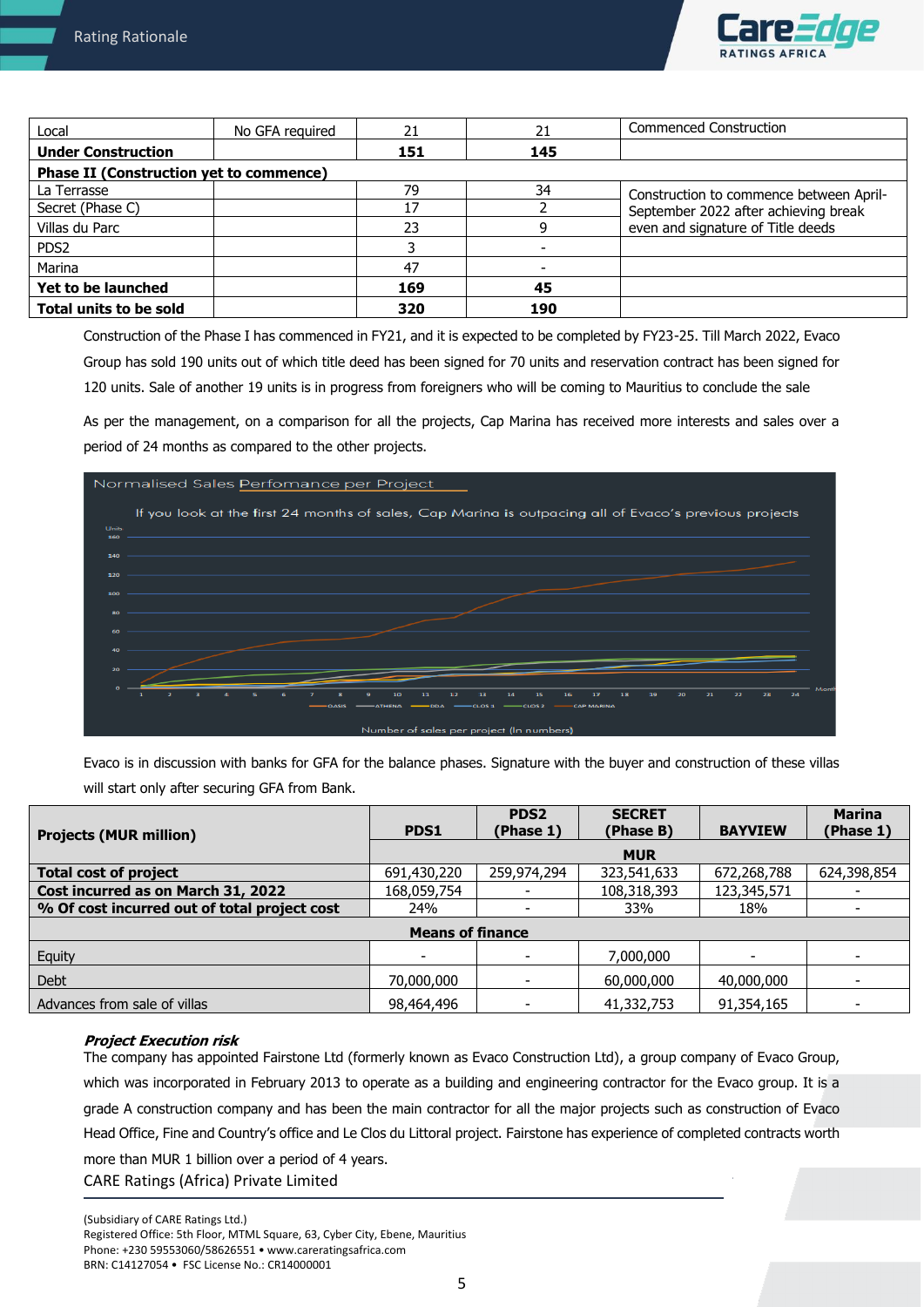

# **Mitigation of project risk through insurance covers and guarantees**

Fairstone has provided a **performance bond guarantee** assigned to the Bank covering around 70-80% of the builders' cost for the different phases. In case of any default by the developer, the Bank can claim the insurance amount to complete the projects.

Additionally, Creative Properties Ltd have contracted an **Inherent Defects Insurance Policy** to cover the different phases of construction for 2 years for non-structural works, equipment, fixtures and fittings and 10 years for structural works of the building. The monitoring is done by technical experts.

The construction is further secured by the presence of a contract (**Advance Payment Bond**) between Creative Properties Ltd and FairStone Ltd that any advance payment made by Creative Properties Ltd to the contractor will be reimbursed should the contractor use the advance payment for purposes other than the costs of mobilisation in respect of the Works. Thus, there is minimum risk that the contractor delays the construction works or uses the advance payment for other

#### **Industry Risk**

purposes.

### **Real Estate sector in Mauritius**

Mauritius is recognized as one of the best countries in Africa to invest in Real Estate. Over the last few decades Mauritius has witnessed a booming real estate sector, to such an extent that today, the real estate sector attracts major Foreign Direct Investment for the country. This can be explained by an increasingly growing number of construction projects across the island in addition to government introducing schemes such as the Integrated Resort Scheme (IRS), the Real Estate Scheme (RES), the Property Development Scheme (PDS) and the Smart City scheme, lifestyle, good infrastructure, and economic stability. Such schemes have transformed the dynamics of the real estate market locally over the years. IRS, RES and PDS are programmes designed to facilitate the acquisition of property mainly luxury residential units by non-citizens in Mauritius.

**IRS properties** are based within large resorts for e.g., golf estates or marina located mostly on coastal regions. It consists of luxury and high-end freehold property types which are priced at or more than \$ 500,000 by GoM. The buyer receives a residence permit as long as they are owner of such a property however the buyer cannot purchase other properties in Mauritius except for another approved resort or scheme.

**RES properties** are more affordable as they are smaller residential developments built on an area ranging between 4,220 sqm to 100,000 sqm which can be sold at no minimum price. The buyer receives a residence permit only if the property is worth at least \$375,000.

**PDS** allows for development of a minimum of 6 luxurious residential units on freehold land on an area of at least 1 arpent to 50 arpents. It provides high quality public spaces that helps to promote socialization and a sense of community.

Today, apart from houses, other options such as apartments, studios, apartment hotel residences, [IRS](https://www.lexpressproperty.com/en/news-advice/invest/our-files/buying-an-irs-unit/) and [RES](https://www.lexpressproperty.com/en/news-advice/invest/our-files/buying-an-res/) villas are available.

## **Besides above scheme to boost the Real Estate sector, The Government of Mauritius has provided further incentives such as:**

- 1. MUR 2 billion has been earmarked to support the purchase of residential land and properties by individuals.
- 2. 5% refund on cost of acquisition of a house, apartment, or land to build a residence up to MUR 500,000.
- 3. A 5% refund on home loan to be refunded up to MUR 500,000
- 4. Exemption on registration duty on the first MUR 5 million of the cost of a residential property
- 5. Loan schemes for self-employed individuals and contractual employees on home loans

#### CARE Ratings (Africa) Private Limited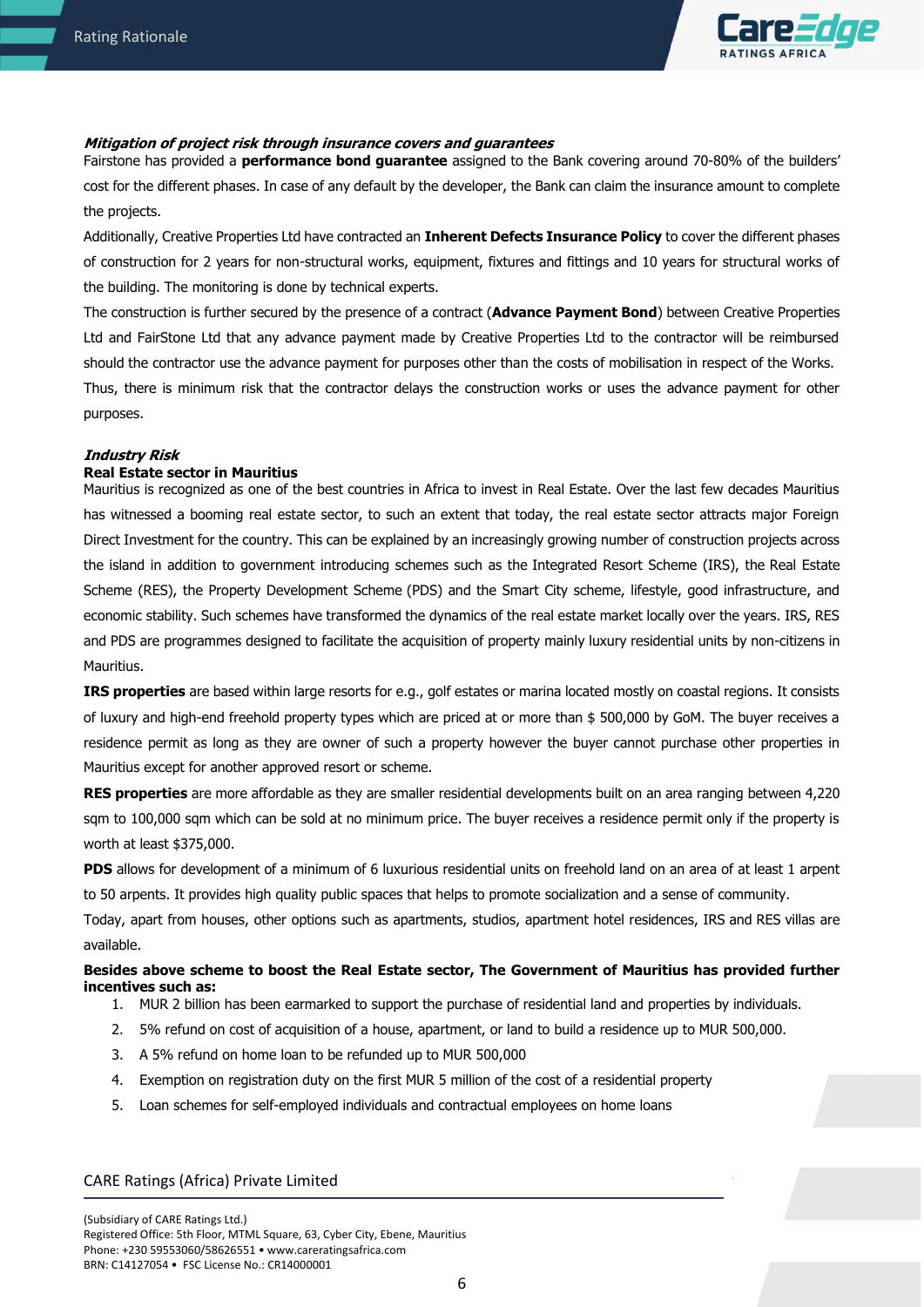

#### **Financial Performance**

| Financials - Summary table (Standalone - Creative Properties Ltd) |                | <b>MUR Million</b> |
|-------------------------------------------------------------------|----------------|--------------------|
| <b>For the Year ended</b>                                         | 2020           | 2021               |
|                                                                   | <b>Audited</b> |                    |
| Total income                                                      | 0              | 81                 |
| <b>EBIDTA</b>                                                     | 0              | $-31$              |
| Interest                                                          | 0              |                    |
| Depreciation                                                      | $\mathbf{0}$   | 0                  |
| Profit/(Loss) Before Tax                                          | 0              | $-31$              |
| Profit/(Loss) After Tax                                           | 0              | $-31$              |
| Gross Cash Accruals (GCA)                                         | 0              | $-31$              |
| Equity Share capital                                              | 100            | 100                |
| T. Net Worth (TNW)                                                | 199            | 117                |
| <b>Total Debt</b>                                                 | 0              | 67                 |
| Loan from holding company                                         | 326            | 419                |
| Key Ratios                                                        |                |                    |
| EBIDTA / TOI                                                      | N/A            | -39%               |
| APAT / TOI                                                        | N/A            | -39%               |
| Overall Gearing (x)                                               | 0.00           | 0.57               |
| EBIDTA / Interest (x)                                             | N/A            | $-50.89$           |
| Total Debt / EBITDA                                               | 0.00           | $-2.13$            |

#### **Adjustments**

- 1. Tangible net worth is calculated by netting off revaluation reserve, and non-purchased intangible assets from total equity.
- 2. Gross Cash Accruals (GCA) is calculated as PAT+ Depreciation + deferred tax+ other non-cash expenditure.
- 3. Overall Gearing ratio is calculated as total debt (long term and short-term debt)/Tangible Networth.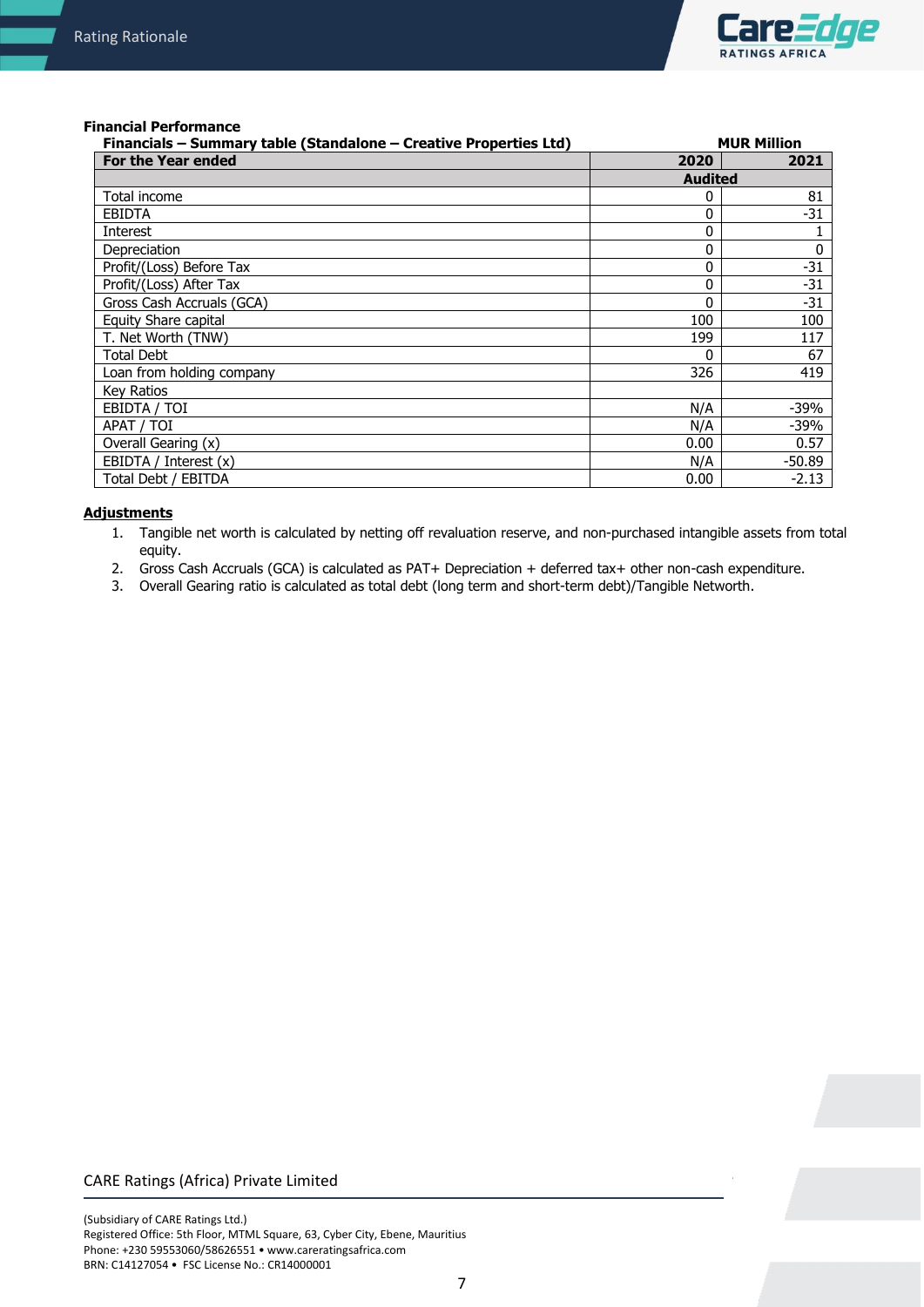**Details of Rated Facilities**



### **Annexure I**

| <b>Facility</b>   | <b>Bank Facilities</b>               | <b>Amount (MUR</b><br>Million) | <b>Rating</b>                                                                |
|-------------------|--------------------------------------|--------------------------------|------------------------------------------------------------------------------|
|                   | GFA (Garantie Financière Extrinseque | 400                            | <b>CARE MAU A+(SO); Stable</b>                                               |
| $GFA 1 - Bayview$ | D'Achèvement - Long Term)            |                                | Single A plus (Structured Obligation) with                                   |
|                   | Bank Guarantees (Long-Term)          | 27.6                           | Stable Outlook                                                               |
|                   | Overdraft facilities (Short-Term)    | 45                             | <b>CARE MAU A1 (SO); Stable</b>                                              |
|                   | GFA (Long-Term)                      | 200                            | CARE MAU A+(SO); Stable                                                      |
| $GFA$ 2 – PDS2    | Bank Guarantees (Long-Term)          | 13.9                           | Single A plus (Structured Obligation) with<br>Stable Outlook                 |
|                   | Overdraft facilities (Short-Term)    | 25                             | <b>CARE MAU A1 (SO); Stable</b>                                              |
|                   | GFA (Long-Term)                      | 515                            | <b>CARE MAU A+(SO); Stable</b>                                               |
| $GFA$ 3 - PDS1    |                                      |                                | Single A plus (Structured Obligation) with                                   |
|                   | Bank Guarantees (Long-Term)          | 32.2                           | Stable Outlook                                                               |
|                   | Overdraft facilities (Short-Term)    | 70                             | <b>CARE MAU A1 (SO); Stable</b>                                              |
| GFA 4 - Secret    | GFA (Long-Term)                      | 252                            | <b>CARE MAU A+(SO); Stable</b><br>Single A plus (Structured Obligation) with |
|                   | Bank Guarantees (Long-Term)          | 13.7                           | Stable Outlook                                                               |
|                   | Overdraft facilities (Short-Term)    | 60                             | CARE MAU A1 (SO); Stable                                                     |
| GFA 5 - Marina    | GFA (Long-Term)                      | 480                            | <b>CARE MAU A+(SO); Stable</b><br>Single A plus (Structured Obligation) with |
|                   | Bank Guarantees (Long-Term)          | 24                             | Stable Outlook                                                               |
|                   | Overdraft facilities (Short-Term)    | 85                             | <b>CARE MAU A1 (SO); Stable</b>                                              |
|                   |                                      |                                | Total MUR 2,243 million (Two thousand two hundred and forty-                 |
| <b>Total</b>      |                                      |                                | three million only)                                                          |

#### **Disclaimer**

CARE Ratings (Africa) Private Limited ("CRAF")'s ratings are opinions on the likelihood of timely payment of the obligations under the rated instrument and are not recommendations to sanction, renew, disburse or recall the concerned bank facilities or to buy, sell or hold any security. CRAF's ratings do not convey suitability or price for the investor. CRAF's ratings do not constitute an audit on the rated entity. CRAF has based its ratings/outlooks on information obtained from sources believed by it to be accurate and reliable. CRAF does not, however, guarantee the accuracy, adequacy or completeness of any information and is not responsible for any errors or omissions or for the results obtained from the use of such information. Most entities whose bank facilities/instruments are rated by CRAF have paid a credit rating fee, based on the amount and type of bank facilities/instruments. CRAF may also have other commercial transactions with the entity.

In case of partnership/proprietary concerns, the rating /outlook assigned by CRAF is, inter-alia, based on the capital deployed by the partners/proprietor and the financial strength of the firm at present. The rating/outlook may undergo change in case of withdrawal of capital or the unsecured loans brought in by the partners/proprietor in addition to the financial performance and other relevant factors. CRAF is not responsible for any errors and states that it has no financial liability whatsoever to the users of CRAF's rating. CRAF's ratings do not factor in any rating related trigger clauses as per the terms of the facility/instrument, which may involve acceleration of payments in case of rating downgrades. However, if any such clauses are introduced and if triggered, the ratings may see volatility and sharp downgrades.

# CARE Ratings (Africa) Private Limited